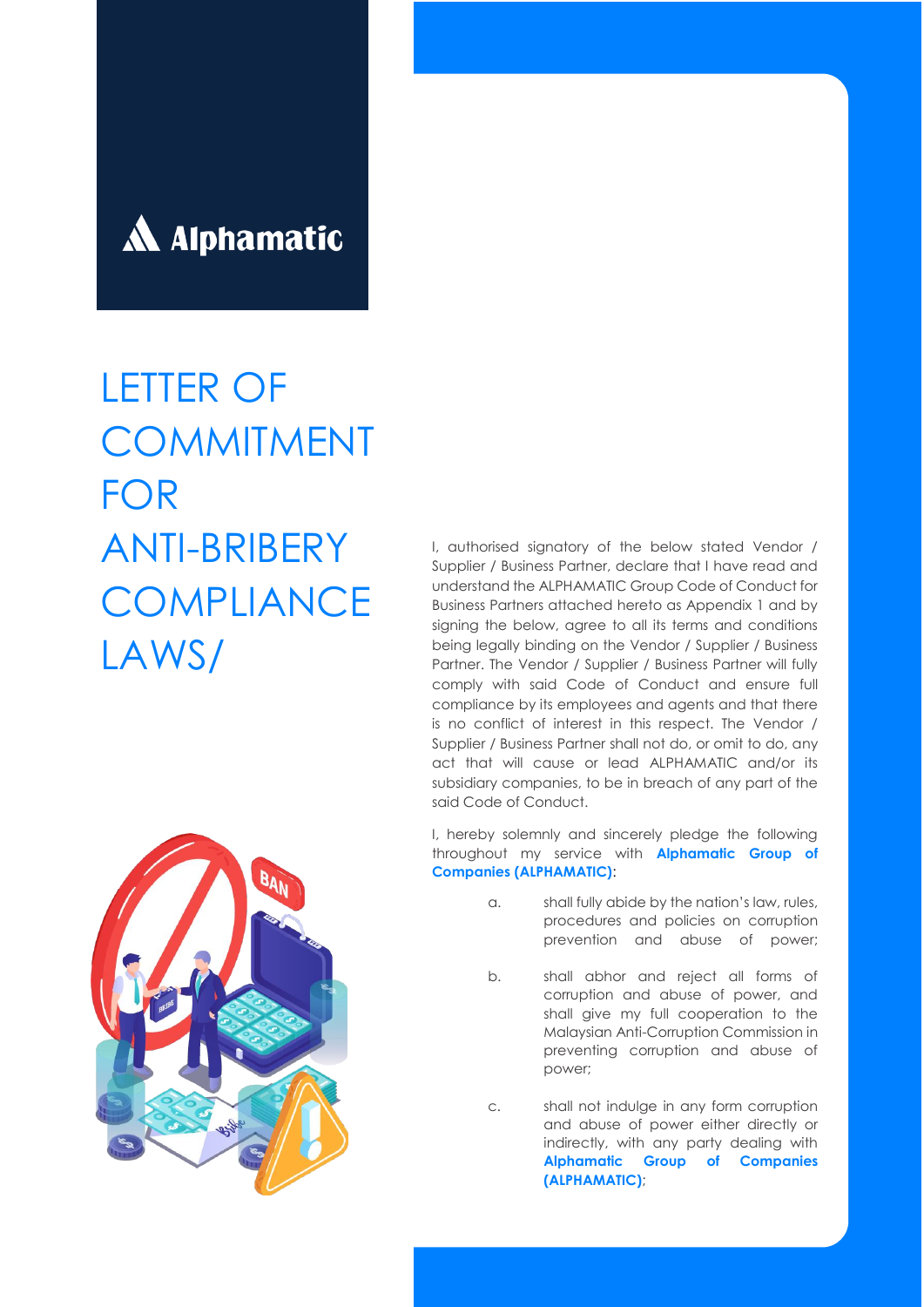

- **d.** shall ensure that my subordinates shall not indulge in any act of corruption and abuse of power in any dealings concerning **Alphamatic Group of Companies (ALPHAMATIC);**
- e. shall instantly report any form of corruption and abuse of power either involving me or my subordinates, to the Malaysian Anti-Corruption Commission.

If the Vendor / Supplier / Business Partner breaches its obligation under the said Code of Conduct, ALPHAMATIC may immediately terminate the contract with the Vendor / Supplier / Business Partner and the Vendor / Supplier / Business Partner shall be liable to indemnify ALPHAMATIC from and against any and all judgments, awards, disgorgements, losses, liabilities, penalties, damages (including loss of profit), costs, expenses, liens, claims, demands and causes of action of every kind, resulting from such breach and termination.

Signature : the state of the state of the state of the state of the state of the state of the state of the state of the state of the state of the state of the state of the state of the state of the state of the state of th

Name of Vendor / Supplier / Business Partner :

\_\_\_\_\_\_\_\_\_\_\_\_\_\_\_\_\_\_\_\_\_\_\_\_\_\_\_\_\_\_\_\_\_\_\_

\_\_\_\_\_\_\_\_\_\_\_\_\_\_\_\_\_\_\_\_\_\_\_\_\_\_\_\_\_\_\_\_\_\_\_

\_\_\_\_\_\_\_\_\_\_\_\_\_\_\_\_\_\_\_\_\_\_\_\_\_\_\_\_\_\_\_\_\_\_\_

Registered address :

Name of authorised signatory in the state of  $\sim$ 

\_\_\_\_\_\_\_\_\_\_\_\_\_\_\_\_\_\_\_\_\_\_\_\_\_\_\_\_\_\_\_\_\_\_\_ Designation of authorised signatory :

\_\_\_\_\_\_\_\_\_\_\_\_\_\_\_\_\_\_\_\_\_\_\_\_\_\_\_\_\_\_\_\_\_\_\_

\_\_\_\_\_\_\_\_\_\_\_\_\_\_\_\_\_\_\_\_\_\_\_\_\_\_\_\_\_\_\_\_\_\_\_

Date : the state of the state of the state  $\sim$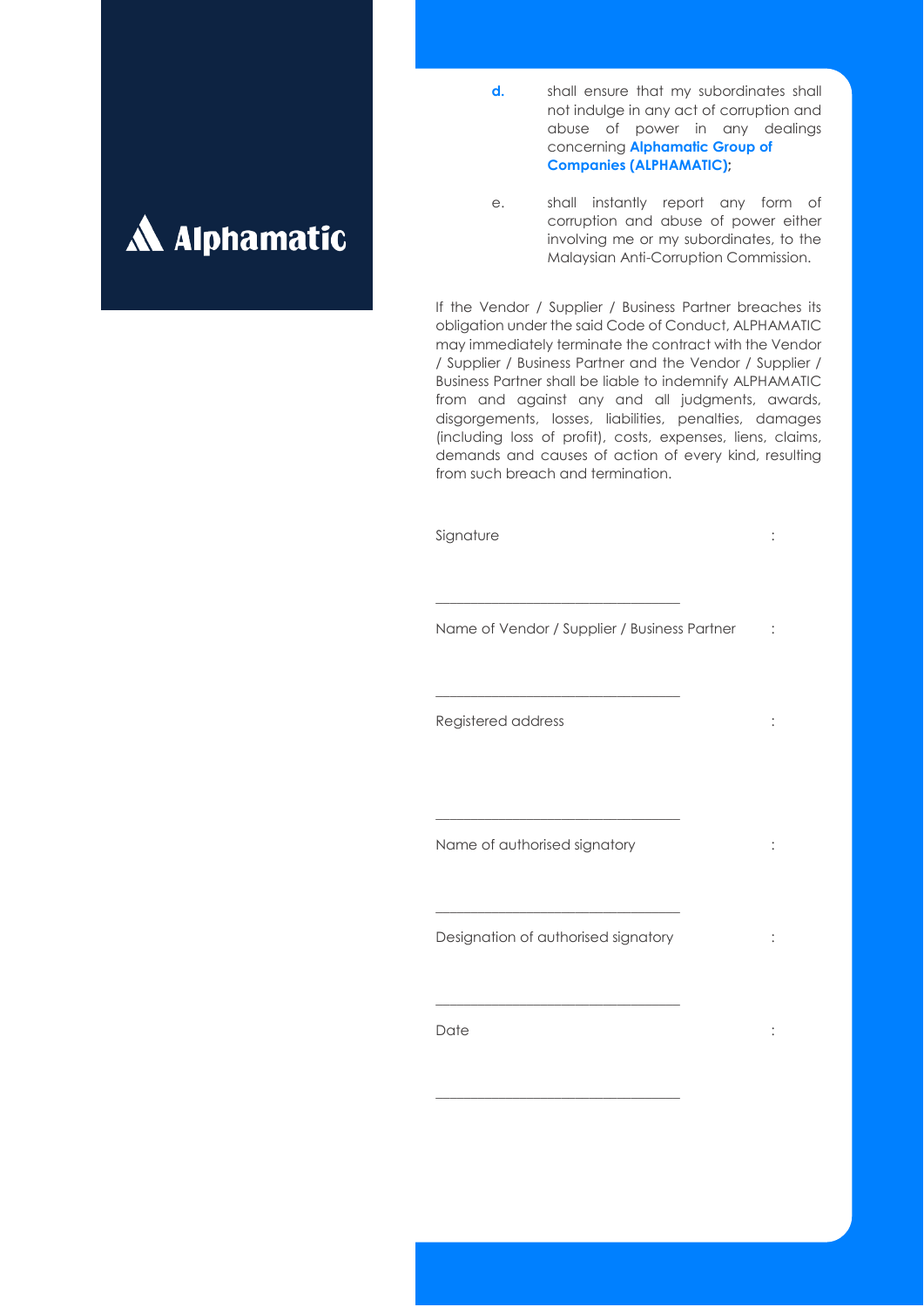

Appendix 1

# ALPHAMATIC Group Code of Conduct for Business Partners

# **1. INTRODUCTION**

In ALPHAMATIC, being a good corporate citizen has always been an integral part of the way we do business. We are committed to operate our business in ethical, legal and socially responsible manner.

We expect our suppliers, contractors, consultants, agents and other business partners ("Business Partners") to embrace the spirit of our commitment to integrity and high ethical standards as set out in the Code of Conduct for Business Partners ("Code"). All our Business Partners are to adhere to the Code when conducting business with ALPHAMATIC.

This Code sets the required standards for all our business dealings. Commitment to fully comply with this Code is a fundamental requirement to work for, or with ALPHAMATIC. Failure to comply with this Code or applicable laws and regulations, will be a sufficient cause for ALPHAMATIC to terminate any business relationship with a Business Partner.

ALPHAMATIC believes our sustainable business relationship is based on key principles of integrity, honesty, accountability and compliance with applicable laws and regulations.

# **2. PRINCIPLES OF THE CODE**

The Principles of this Code support the core values and the Code of Conduct of ALPHAMATIC Group.

The 7 Principles of ALPHAMATIC Code of Conduct for Our Business Partners:

# **a. Compliance with Laws**

Business Partners must understand and comply with all laws, rules and regulations, including, but not limited to, laws related to anti-corruption, anti-competition, occupational health safety, privacy data protection, and any other laws whether or not described herein, which are applicable to their business wherever conducted throughout the world.

Business Partners shall comply with all applicable labour, employment, and human rights legislation including, but not limited to, minimum wages, minimum age for employment and maximum working hours.

# **b. Act with Integrity**

Business Partners must conduct all businesses with integrity, respect and trust. Hence, Business Partners shall:

- Behave ethically and transparently in all business dealings
- Never offer, give, promise, request, accept, or authorise any bribe, gift, fee, reward, advantage, or anything of value directly or indirectly to ALPHAMATIC employees, government officials, private parties or entities to obtain a business advantage or to improperly influence any action or decision
- Never make facilitation payments, either directly or indirectly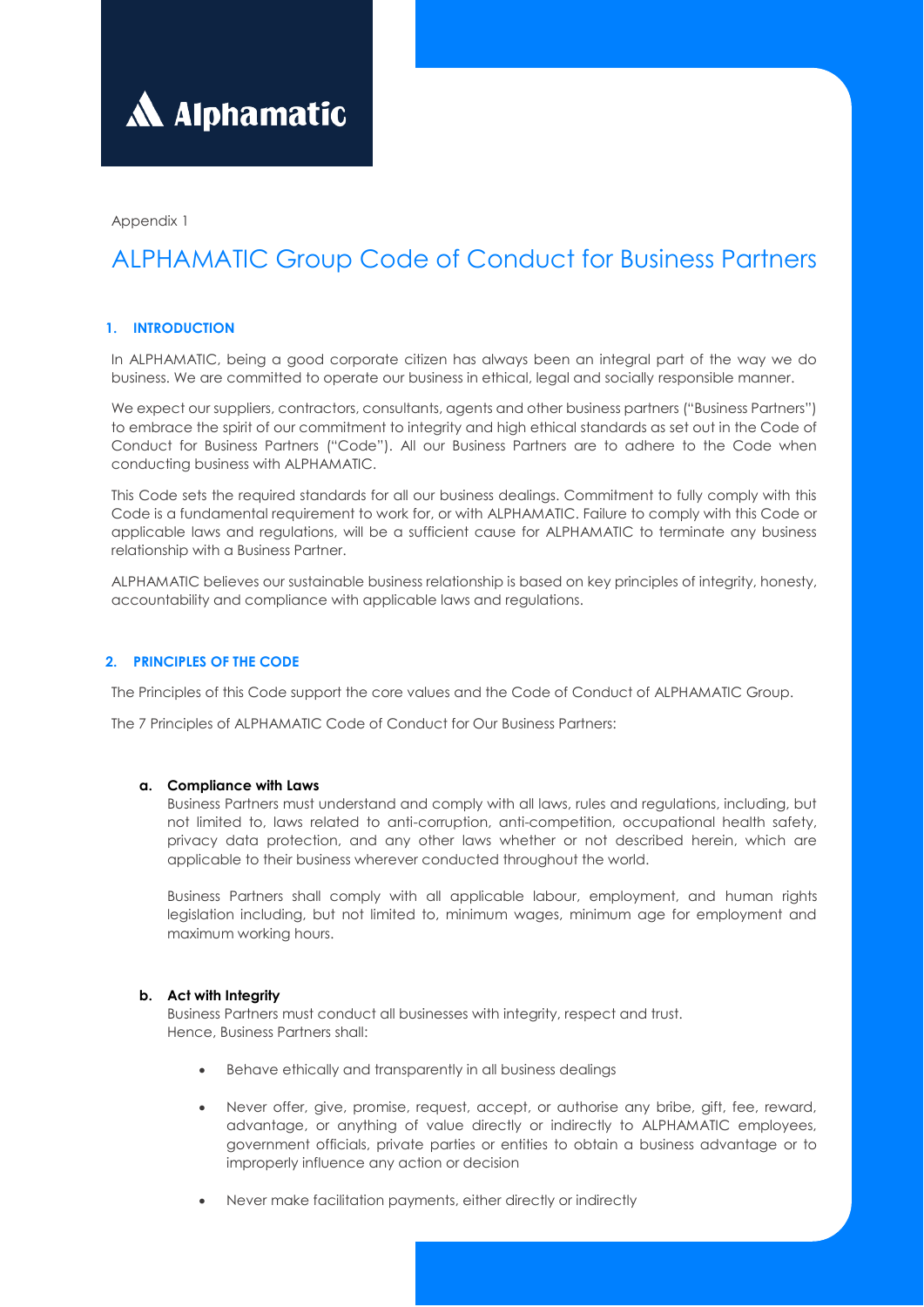

- Ensure all subcontractors, referral parties, and affiliates used in connection with ALPHAMATIC business, adhere to these standards and have not engaged in, and shall not engage in, improper or illegal conduct
- Maintain complete and accurate books and records relating to all ALPHAMATIC business, together with supporting documentation, in accordance with applicable accounting principles, laws, and regulations
- Act lawfully responsibly when using social media

#### **c. Maintain Accountability**

Business Partners shall maintain full accountability for services rendered or goods provided and honour their commitment on a timely basis and in accordance with their obligations under the specific agreements and undertakings with ALPHAMATIC.

#### **d. Avoid Conflict of Interest**

Business Partners with a real or potential conflict of interest shall disclose to ALPHAMATIC even if such knowledge arises after the appointment and to take action to proactively address the conflict as soon as it is known.

If in doubt, please highlight to ALPHAMATIC Risk & Compliance Officer.

#### **e. Maintain Confidentiality**

Business Partners shall respect ALPHAMATIC's intellectual property, trade secrets and other confidential, proprietary or sensitive information.

Business Partners may not use or disclose any such information to unauthorised party. Independent use of ALPHAMATIC's data is prohibited.

Business Partners shall comply with all applicable data privacy and data protection laws and implement policies and controls to ensure that the privacy rights of personal data are respected.

#### **f. Maintain a healthy work culture**

Business Partners and their employees shall not be involved in illegal use of drugs or alcohol in ALPHAMATIC premises.

Prohibited substances may not be brought, kept, consumed, sold, purchased or dealt with in any way on ALPHAMATIC premises.

Violent behaviour or harassment that includes unwelcome verbal, visual, psychological, physical or other adverse conduct of any kind that creates an intimidating, offensive or hostile work environment are unacceptable.

#### **g. Prohibit any form of gift / business courtesy**

Business Partners shall not offer any bribe, kickback, cash, bartering arrangement for goods/services or any other incentives to ALPHAMATIC employees and/or their families in order to obtain or maintain ALPHAMATIC's business.

Business Partners should report to ALPHAMATIC if any ALPHAMATIC employee or other business associate request for any such incentive or any form of gift or favour.

ALPHAMATIC practices "No Gift Policy" and we expect our Business Partners to observe the policy.